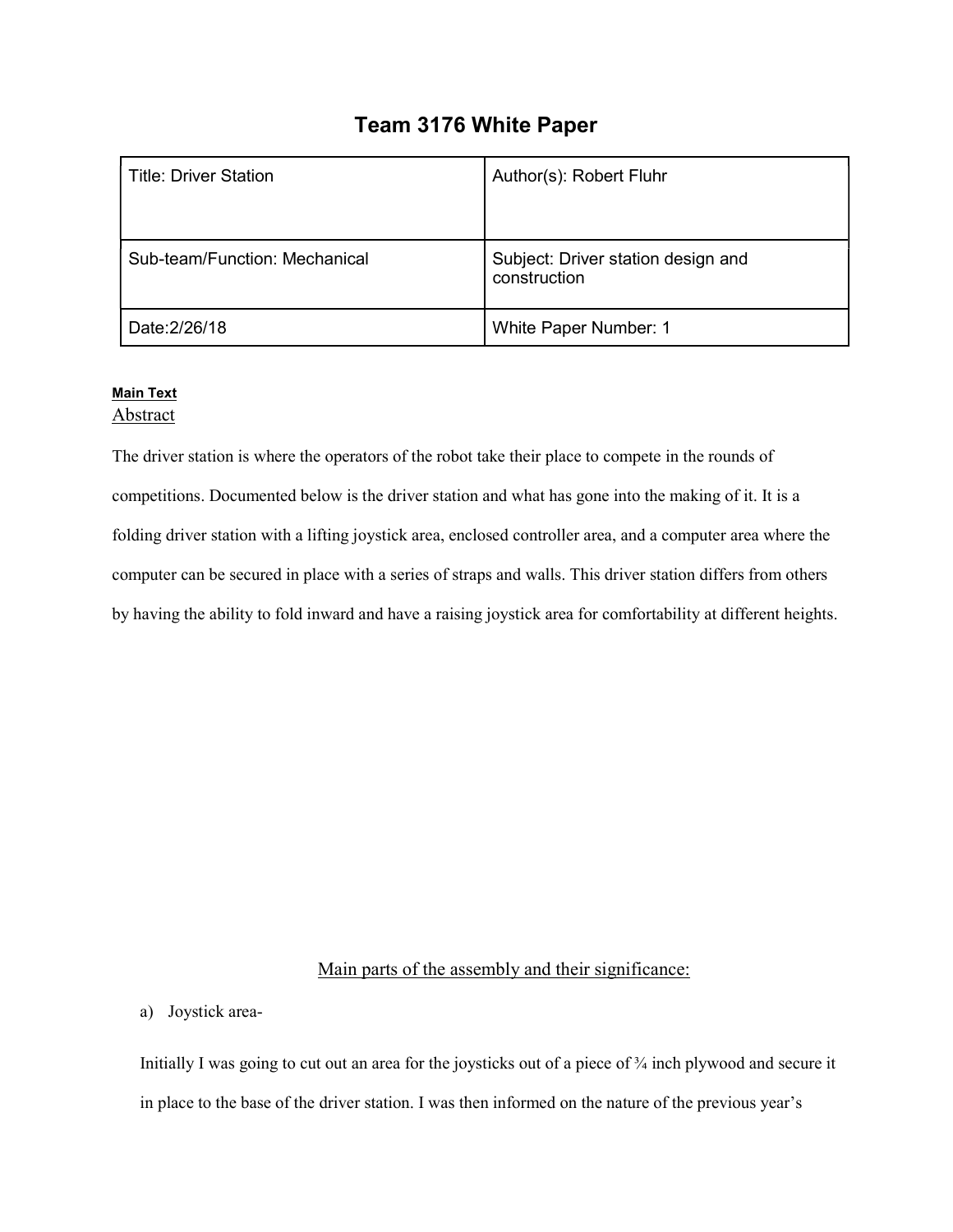driver station with where the joysticks had been placed on stilts to compensate for height issues. This led to my creation of a secured acrylic bottom on the joystick area to reduce the amount of additional wood that would have to be used. I then designed a lifting system similar to a scissor lift, however, not autonomously operated. I used a series of two crossing acrylic pieces to form the mechanism with a half inch plywood base and a few bolts along with washers and nuts to secure the moving pieces snug in place, but not absolutely rigid in place.

#### b) Computer area-

The computer is one of the main parts of the driver station, so it is only reasonable that time and effort goes into measurements and construction. At first, I was going to use a design with a rod running in front and behind the computer to allow mounting areas for retainer straps. However, due to complications with construction, I have chosen to make a cut out and carve holes for the straps into the back and front plating.

#### c) Button monkey area-

During the initial design phase of this project, I had created a much larger area than necessary. I was illinformed when I started designing the button monkey area that there would be an integrated button press system. However, after a basic construction of the much too large button monkey plate, I was informed that the "button monkey" would be a console controller. With this new information, I was able to reduce the size of a single base plate.

d) Folding drive station base-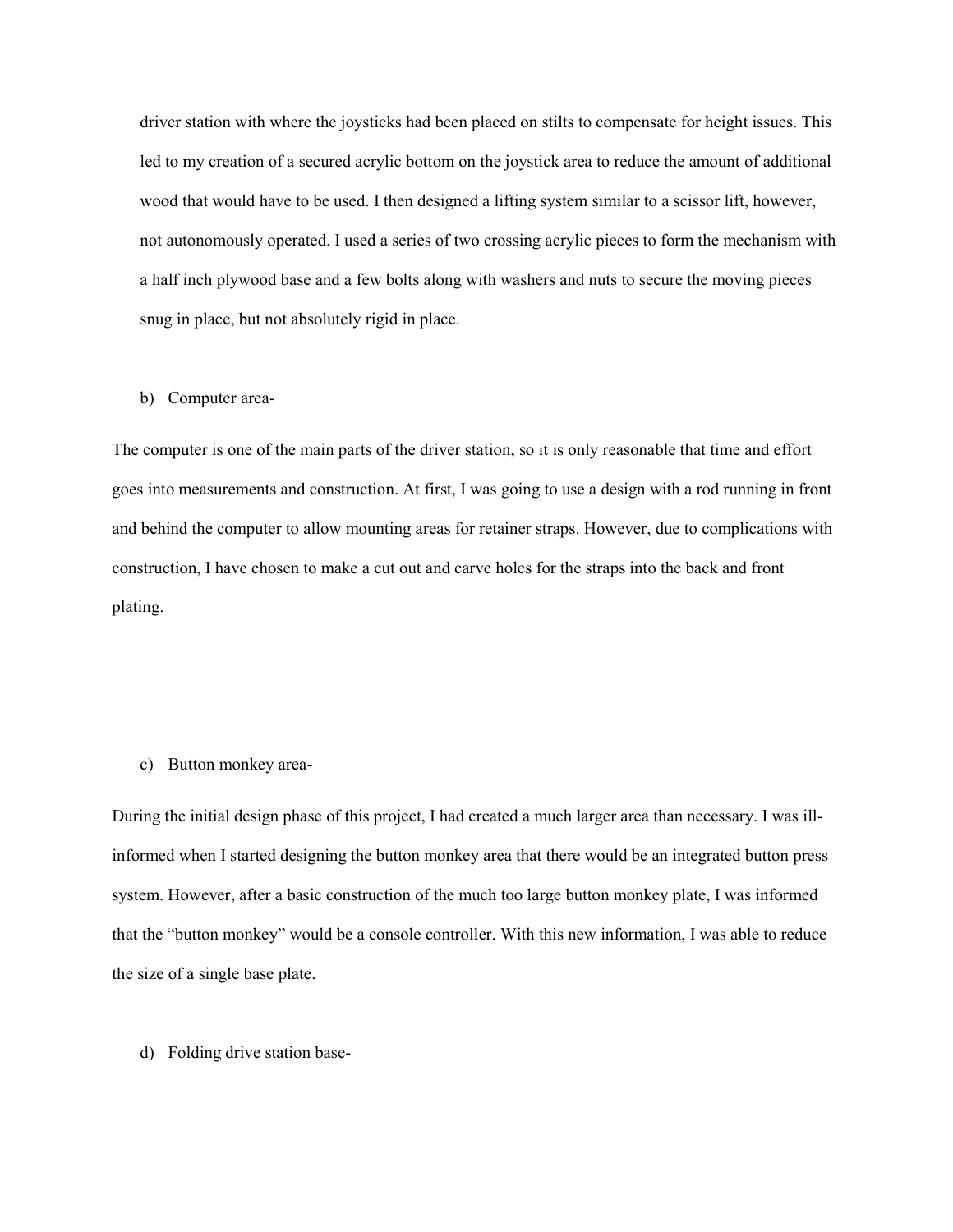In most of the designs that I have seen for a driver station, the whole assembly is carried as a flat slab of whatever material it is made of, be it metal, plastic, or wood. This design differs because of its folding panels.

#### Major changes in the design; from Autodesk to Physical Assembly

a) Joystick Area-

When designing this area on Autodesk, I had initially planned on making it print compatible with the Makerbot, however, due to time constraints, I have made this out of  $\frac{3}{4}$  inch plywood with a jigsaw. I have also put together a scissor lifting system to help with comfort of the operator at varying heights.

b) Button Monkey Area-

Initially, I was informed that the button monkey area would be an actual integrated button area. However, I was later informed that the "button monkey" would be a controller which gave me the opportunity to reduce the size of the button monkey area and therefore reduce the overall size of the drive station.

c) Reduced Length-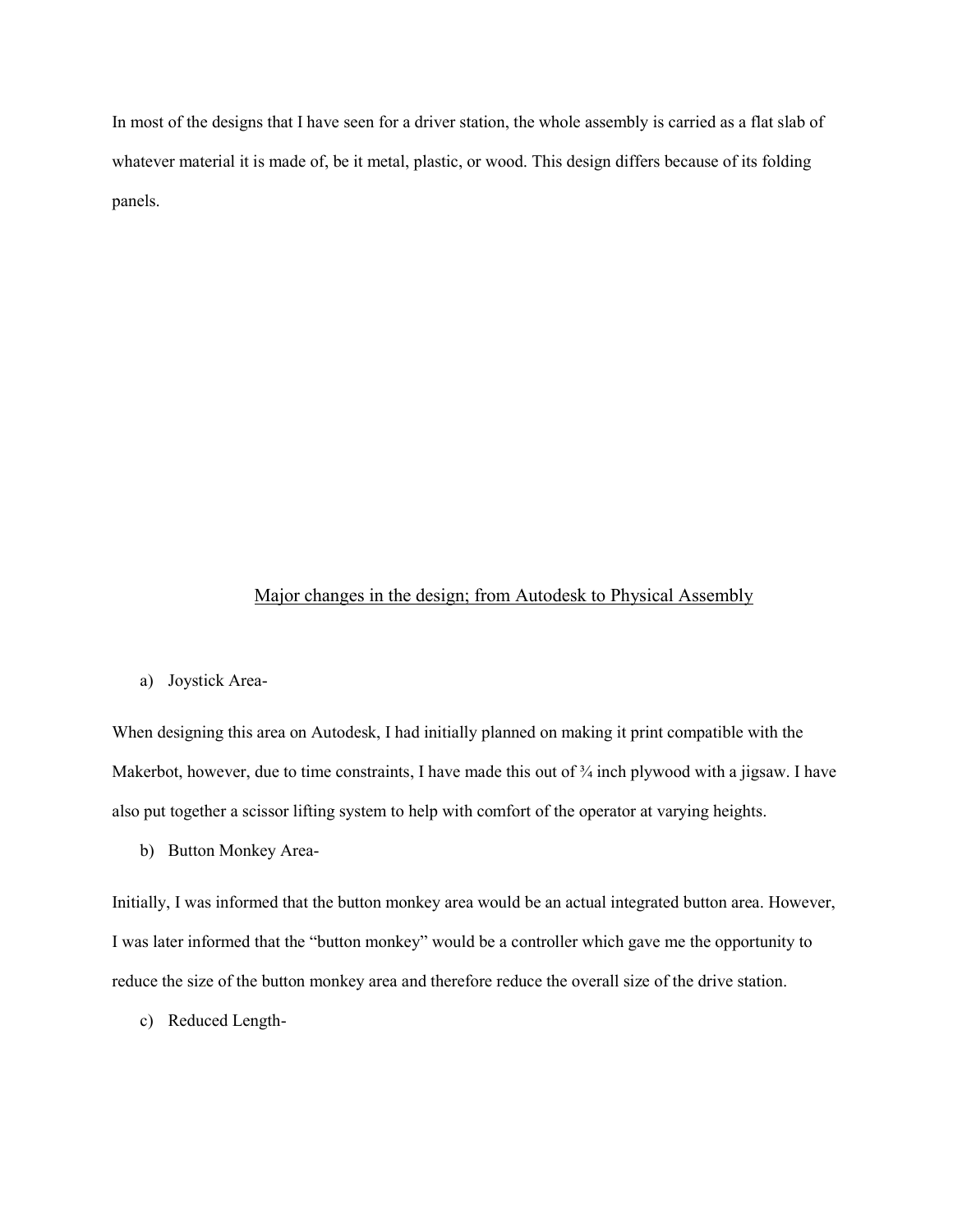Initially when digitally designing the drive station, I had made it to be approximately 60.25 inches. However, after learning about some design changes and after swinging the station open and closed a few times, it was obvious that having a shorter driver station would be beneficial. Therefore, I shortened the length down to approximately 45 inches. There is only one more factor that has the possibility to add to length, and that is handles which I have already pre-determined to have a maximum length of 5 inches.

#### Future plans

 At the end of the season, I would like to get the people who have attended competitions and the mentors to sign one of the white sections left on the drive station. I don't expect to have everyone's approval, (Dan), however, I feel like it would be a nice little remembrance token and a nice template to go off of for the next year. For the class of 2018, this is the last year at Brownsburg High School and the last year as team leaders. Nothing is ever perfect on the first run through. There will be critical failures and successes, but in a team it's not just one person alone trying to solve a problem and if there is a failure or uncertainty then ideas of solutions can be bounced around the room to find what the team thinks would work best.. I have no doubts that the season of 2018-2019 will learn from this seasons mistakes and make improvements to the team's efficiency as a whole. I also have to believe that someone next year will improve upon my own designs and work.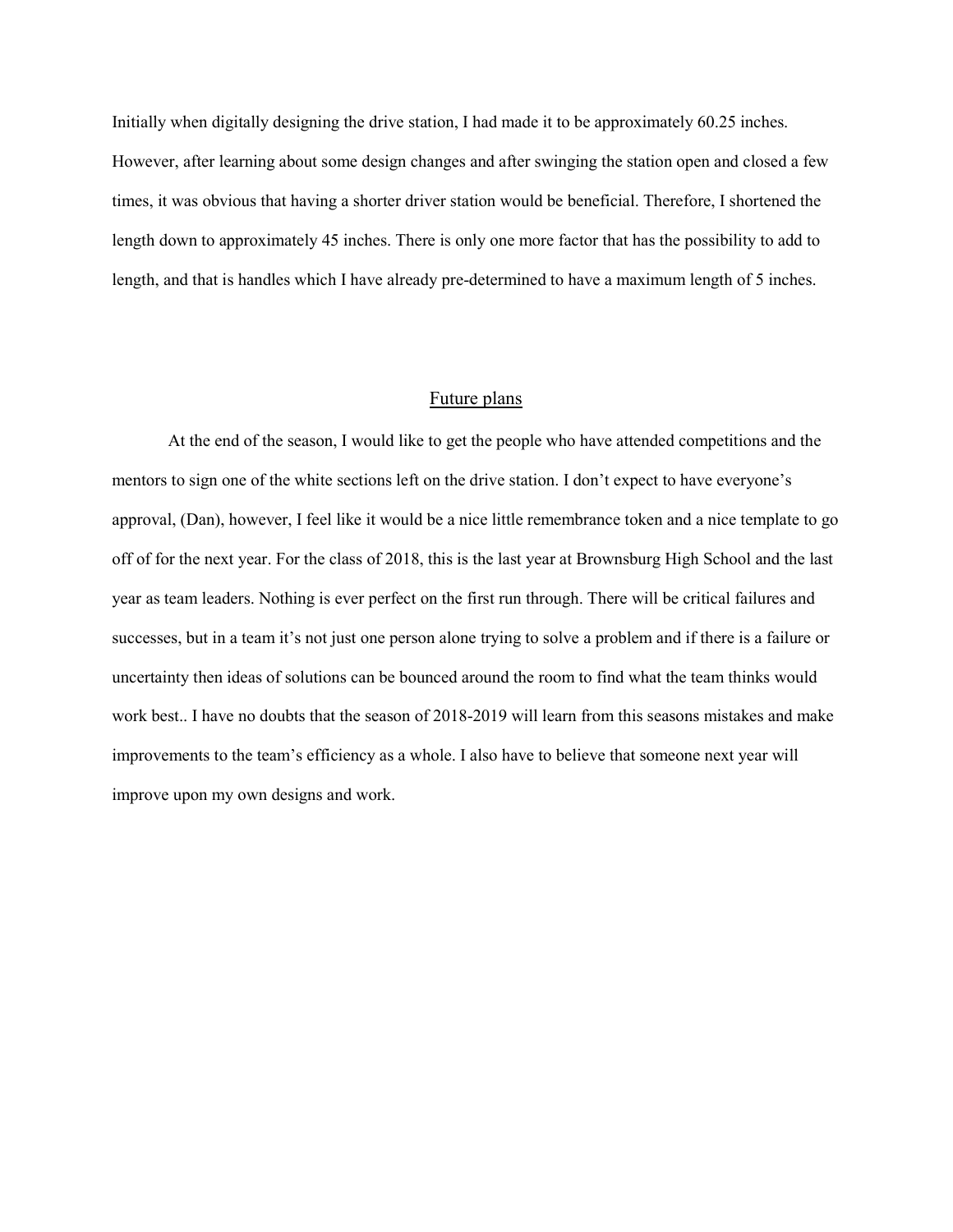### Learning Experiences

When it comes to theoretical calculations and assembly, and physically putting the pieces together, unexpected issues and new criteria can arise such as; height, weight, length, change in controlling method, along with various other constraints. While in construction, I was presented with the new criteria of changing the button monkey area from an integrated button press area to a console controller. This allowed me to reduce the size of the button monkey area and therefore reduce the overall size of the drive station. However, reducing size also came with its own disadvantages. One example of such a disadvantage is not having as much room to create and establish a mounting space for the lift of the joystick area. There is one thing that I would say bothers me, and that is the irreversible effects of a simple action; mainly I am speaking of cutting boards. You only have one shot at a single line unless you are willing to under-cut a piece and sand down to the right dimensions.

I also experienced pressure when I was told that "It would be good if the joystick area can be used by taller people comfortably." This got me thinking about possible comfortable solutions to the height problem. I understand the importance of digitally designing a part, but there are just some things that can't be left to theory and computer software. I did not use any computer software for this particular piece because of time and the simple fact that experimentation and everything with it, including failure, success, and results, equal results. And results are the only thing that matter; not how you did it, not what you used to do it, not why you did what you did, only results.

Photos / Diagrams

## Autodesk design software